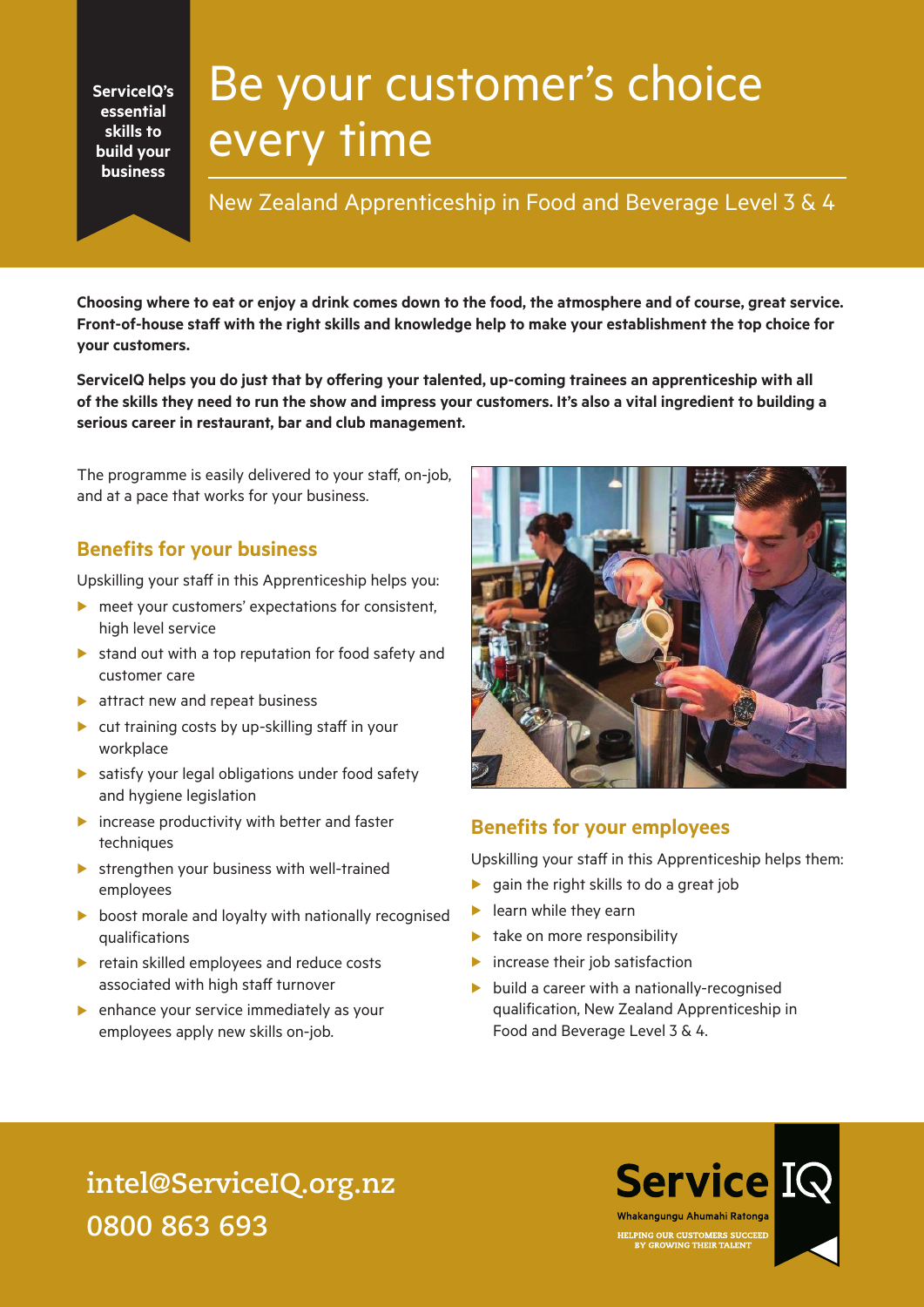## **New Zealand Apprenticeship in Food and Beverage Level 3 & 4 – Programme Modules**

#### **1 Module 1 – Generic**

- $\blacktriangleright$  Apply health, safety and security practices to service delivery operations.
- Interact with other staff, managers and customers to provide service delivery outcomes.
- $\blacktriangleright$  Apply standard operating procedures and the code of conduct to a work role in a service delivery organisation.
- $\blacktriangleright$  Apply food safety practices in a food related business.

#### **2 Module 2 – Bar Service**

- $\blacktriangleright$  Provide hospitality sales and service opportunities to customers.
- $\blacktriangleright$  Provide alcoholic beverage service in a hospitality establishment.
- $\blacktriangleright$  Demonstrate knowledge of maintaining a responsible drinking environment as a server in a licensed premise.



#### **3 Module 3 – Restaurant Service**

Provide restaurant service in a hospitality establishment.

#### **4 Module 4 – Wine**

- **Demonstrate knowledge of New Zealand wines and wine producers.**
- $\triangleright$  Apply specialist knowledge to match food and beverage items on an establishment's menu.

#### **5 Module 5 – Advanced Restaurant Service**

- $\triangleright$  Coordinate and maintain food and beverage service operations in a commercial hospitality environment.
- $\blacktriangleright$  Monitor and maintain staff performance and interactions with customers to meet service delivery outcomes.

#### **6 Module 6 – Supervisory**

- Demonstrate knowledge of food and beverage stock control in a commercial hospitality environment.
- $\triangleright$  Monitor and maintain the application of standard operating policies and procedures in a service delivery organisation.
- $\triangleright$  Monitor and maintain health, safety and security practices for a service delivery organisation.

#### **7 Module 7 – Compliance**

- $\blacktriangleright$  Demonstrate knowledge of food contamination hazards, and control methods used in a food business.
- $\triangleright$  Monitor staff under a food safety programme in a food related business.
- **Demonstrate knowledge of the Sale and Supply of Alcohol Act 2012 and** implications for licensed premises.
- $\blacktriangleright$  Demonstrate knowledge of host responsibility requirements as a duty manager of licensed premises.